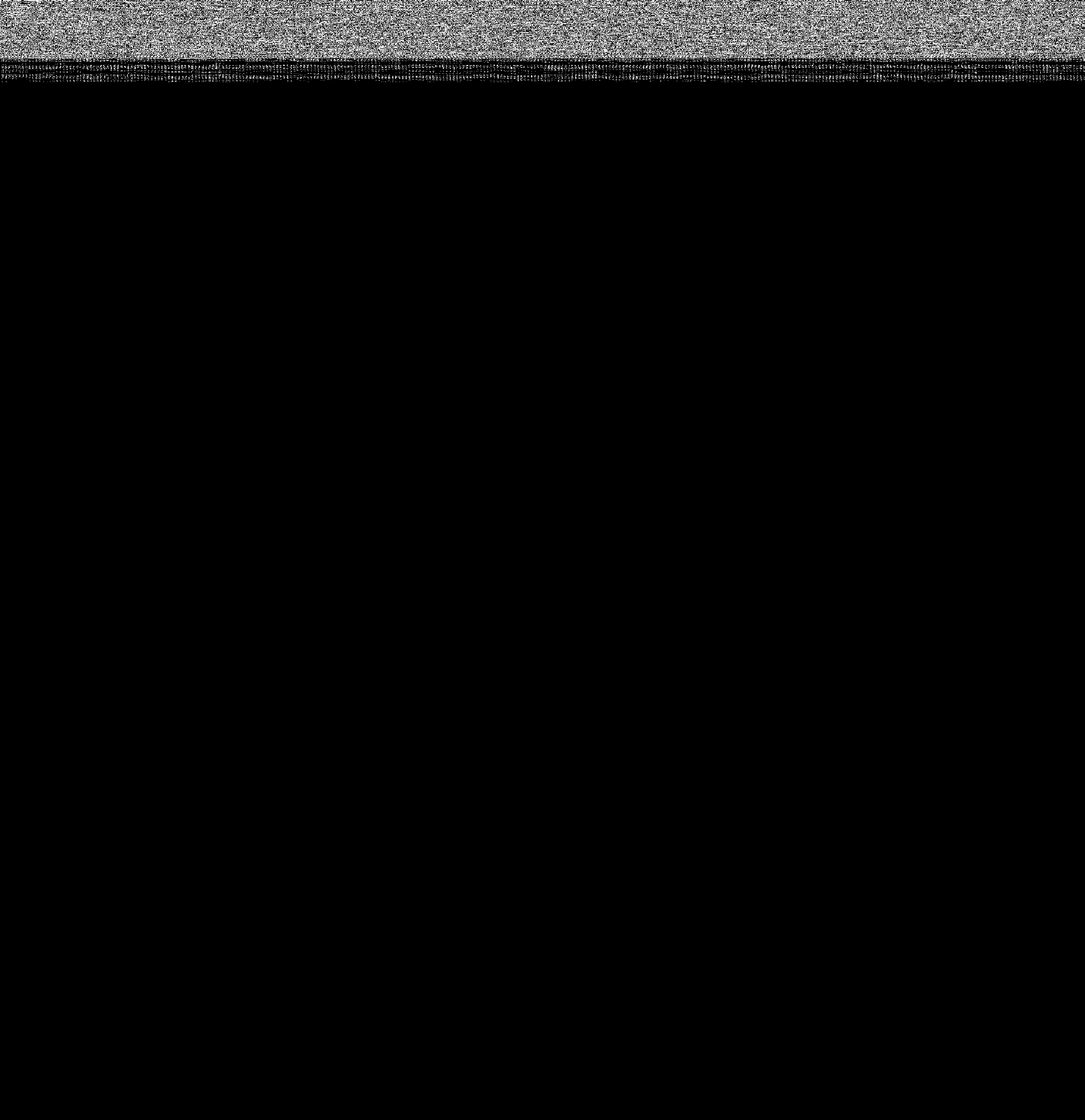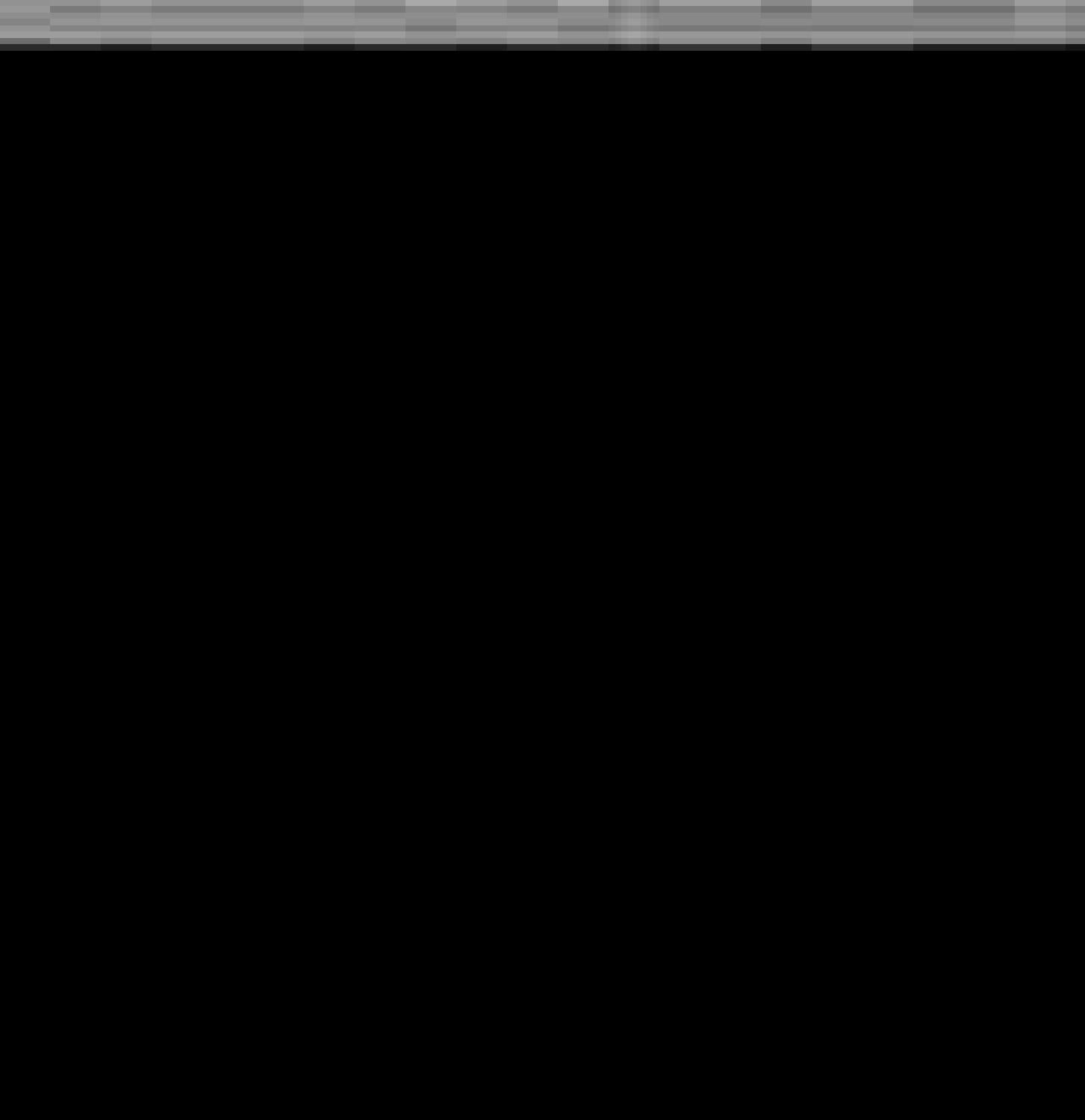**Btctrade's announcement on the Dogecoin deal.**

**Depositing \$25 into Dogecoin from \$0.0023 will help earn 10,869 Dogecoins, which would be about \$10,800 when the price is \$1. This would mean an increase of approximately 43,000,300 per cent**

**Combined with the above two points, the weekly chart tells you that the trend is still downwards, but there will be a period of stabilization and rebound around 8000, which is about 1-2 weeks.**

**Dogecoin jumped 26 percent overnight from \$0.00229 to \$0.0029 in 24 hours. Dogecoin has climbed to the 33rd largest cryptocurrencies as its market capitalization has grown from \$287 million to \$357 million. It is reported that this surge and short video TikTok a challenge related. Five days ago, a Tik Tok user named James Galante posted a video with the caption, "Let's all get rich." In the video he recommends that everyone invest \$25 in Dogecoin because it is worthless (\$0.0023) and wait for it to reach \$1 and investors will have \$10640. At the time of writing, the video had received 57,100 likes and nearly 4,000 comments.**

**Over the past few months, the market has been frenzied, with most cryptocurrencies high. Shockingly, The Little Technology-developed DogeCoin Dog Coin and the extremely small dentist coin DentaCoin have exceeded the \$1 billion online value.**

**Restaurants in Maryland accept e-money dogecoin, MyFoxDC reported. Iron Rail Restaurant in Mount Savage, Maryland, officially accepts Dogecoin. Owner Terry Ii says the use of dogecoin has benefited restaurants, including the need not to pay for credit cards. Cumberland Times.**

**Once the deal is successful, these savvy early investors will turn \$25 into \$10,000. Except that Dogecoin can't reach \$1, and these investors clearly don't know what they're going to put in.**

**An account in TikTok called James Galente shared the video five days ago. In the video, Galante**

**suggests that everyone invest in Dogecoin. In the video, Galante claims that everyone should invest \$25 in Dogecoin and then wait until the price is \$1, claiming that "everyone gets rich"**

**On the price side, some analysts believe the market's calm is coming to an end. They expect Bitcoin to take a decisive step in the next 1-2 weeks. Does the chart point to a potential breakout or crash? Let's take a look.**

**The official name of "Dogecoin" is Dorjee Coin, but the most easily identifiable feature is shiba Inu, a Japanese dog on the currency sign chart, who for the first time may subconsciously think it's an online scoundrest, but dog money is a real virtual currency.**

**The German, head of the official development team for dog coins, is responsible for the development and maintenance of Dogecoin Core, MultiDoge and Dogecoin Android Wallet.**

**As I've already said, I repeat: DOGECOIN will cost \$1. People will regret not buying it now. It began to rise.**

**For reference, the following chart shows the December 2013 cryptocurrencies market rankings, with the exception of the top three and Dogecoin, almost no cryptocurrencies "meaningfully" live to this day.**

**Option 1: Testnet2 plus 0 weeks, Mainnet plus 4 weeks.**

**Litecoin, Dogecoin Hashrate.**

**Chart 1 - Return after halving history vs the number of weeks required to reach the price peak. Dogecoin or a TikTok Challenge video price jumps 26%**

**There are certainly more reasons why Dogecoin is so popular. Technically, Dogecoin is actually a faction with Litecoin, which is based on the Scrypt algorithm and, like Litecoin, is easier to trade than Bitcoin, and they have more numbers, with Dogecoin digging up to 100 billion, compared with 21 million bitcoins. Palmer also noted that Dogecoin is not like Bitcoin, where people don't get involved just for the sake of speculation, which is a way of sharing and thanking.**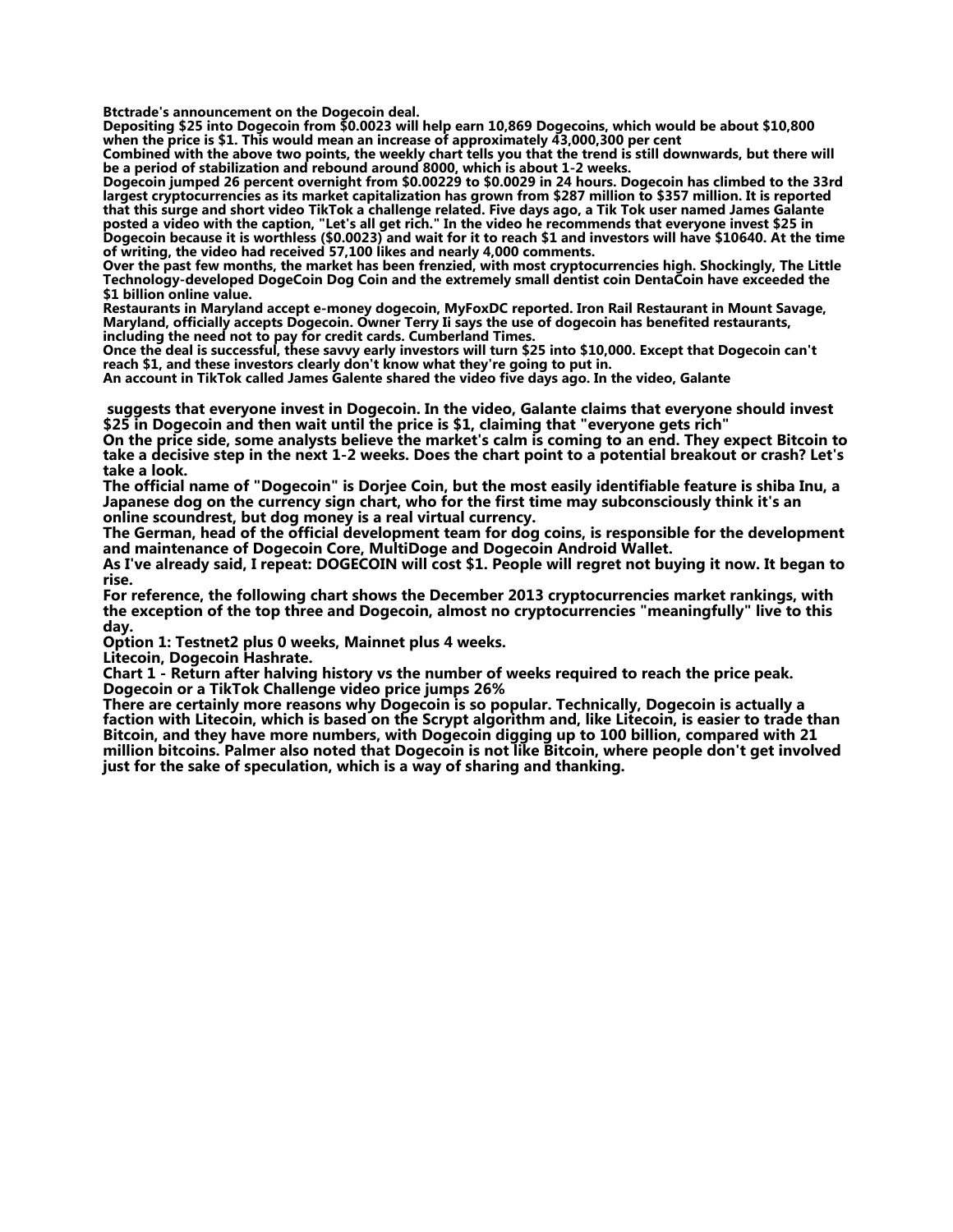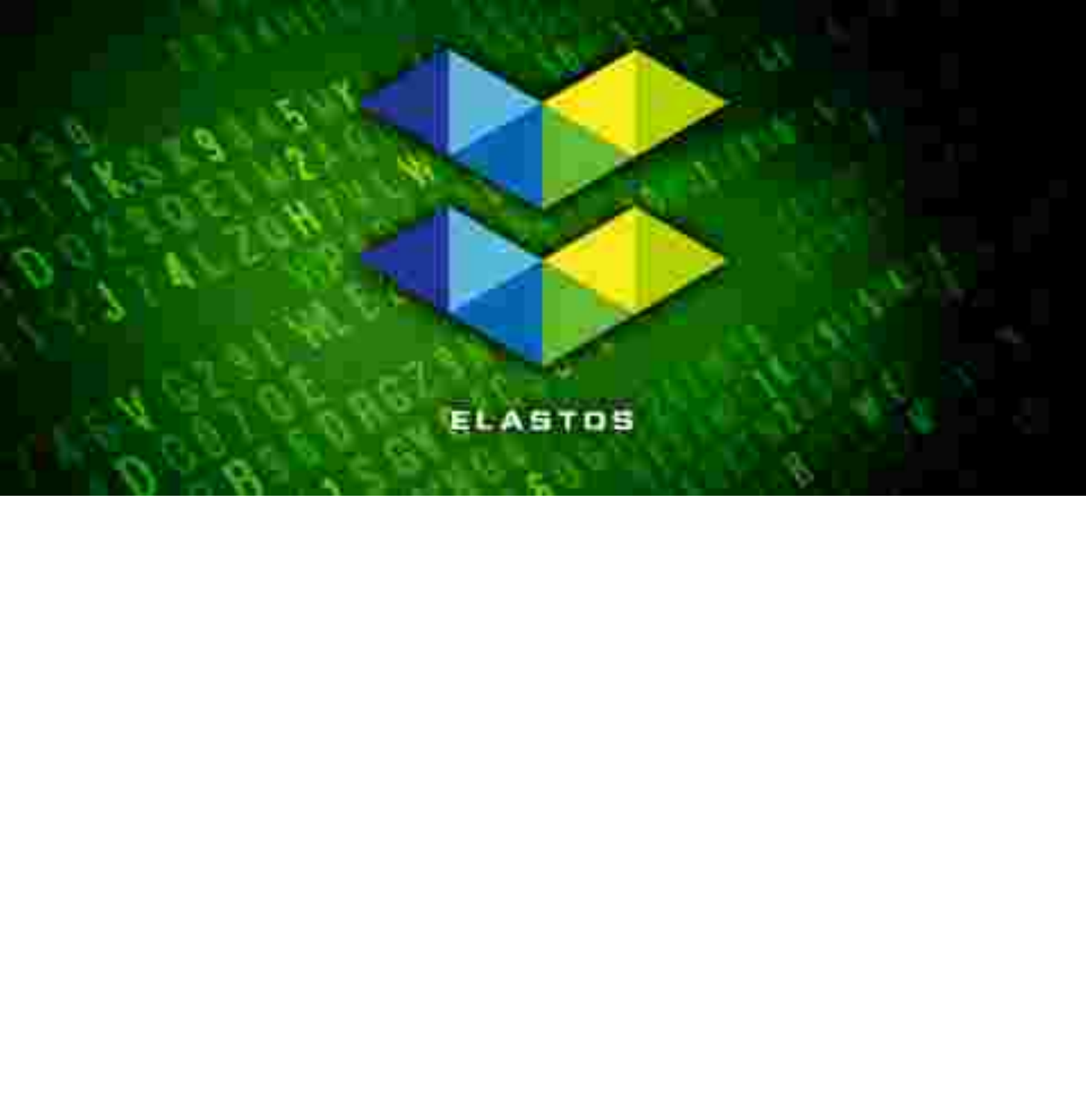**CLEAR COMMERCIAL CO.**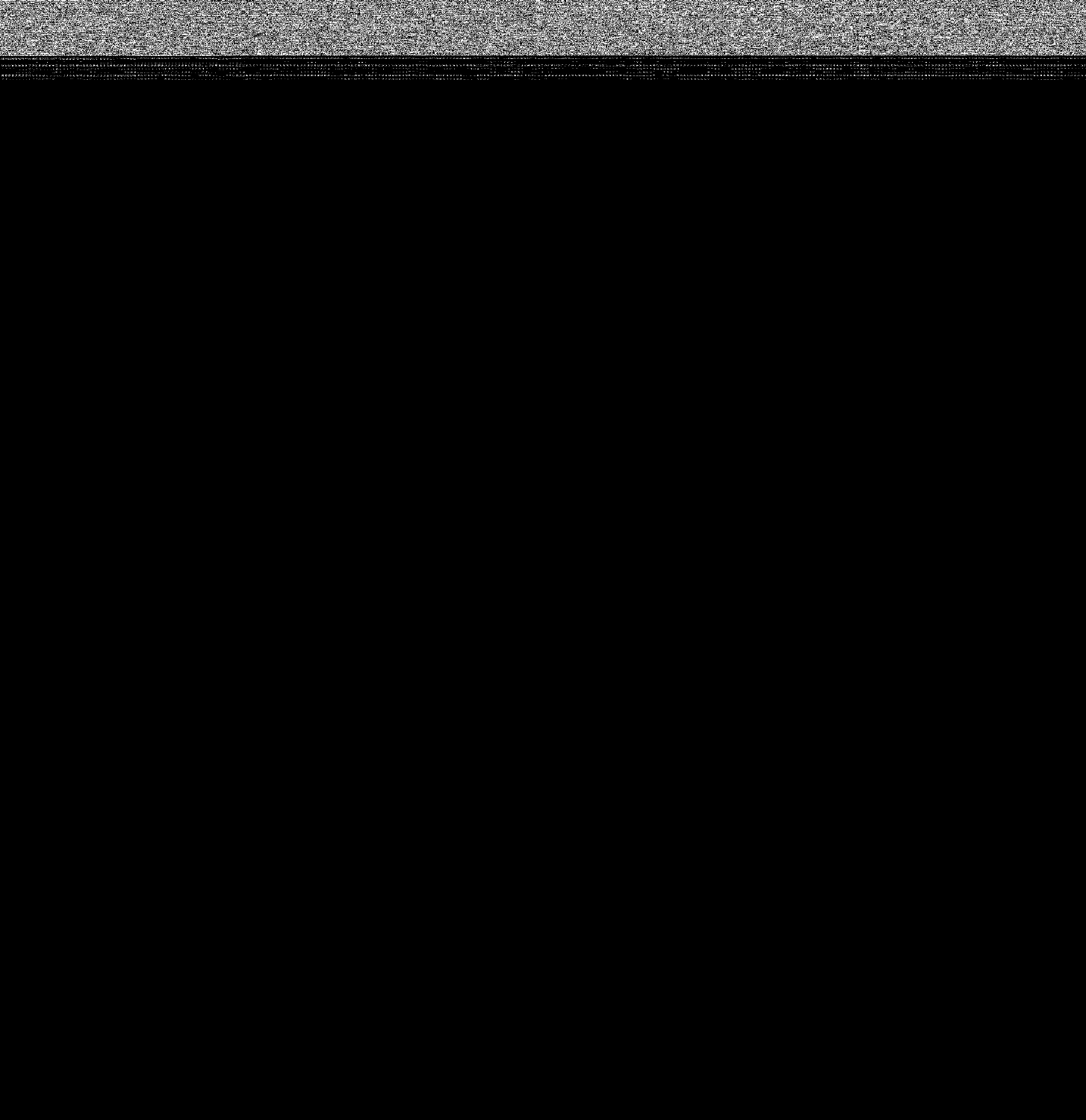**College Avenue Report AND CREWS** the contract of the contract of the contract of the contract of the contract of the contract of the contract of <u> 1999 - Jacques Andrews, amerikansk politiker (d. 1989)</u>